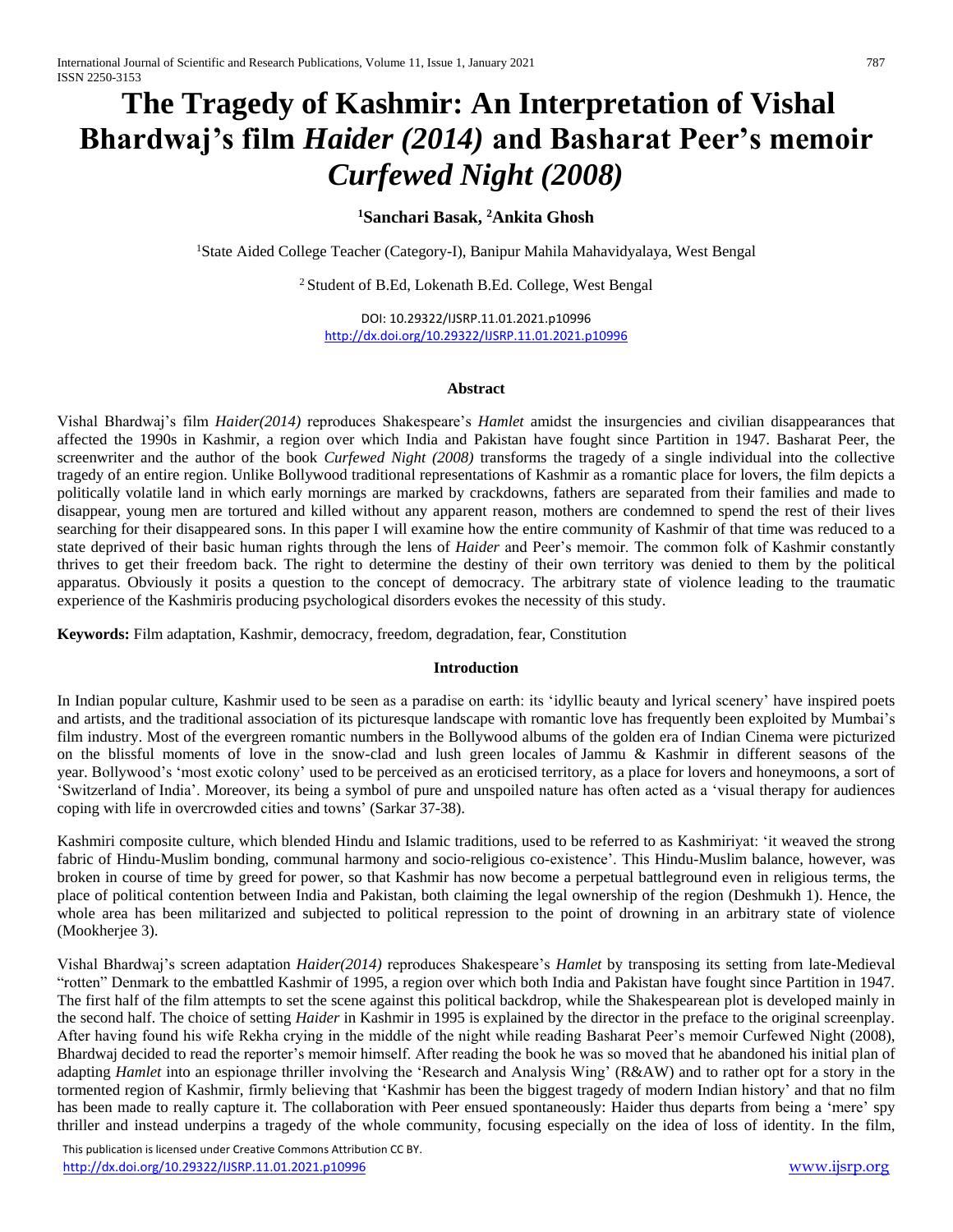Kashmir is treated more than an 'inert and serviceable backdrop'. Most importantly, the playwright's work is not employed 'as a makeshift vehicle for [the region's] politics' (Sarkar 34). Rather the filmmaker aimed to comment on an anti-human situation that could not be kept hidden any further.

## **Kashmir: A Battleground and its Inhabitants**

In 1947, when British India was divided into two independent nations, the Dominion of India and the Dominion of Pakistan, via the Indian Independence Act, Kashmir, being a native princely state, was free to either join one of the two dominions or remain independent. Later that year, Pakistani troops disguised as tribesmen attacked the region, almost obliging Maharaja Hari Singh, who wanted Kashmir to be independent in order to maintain a good relationship with both neighbouring states, to seek aid from India; also the United Nations organization was called in and asked to deal with the matter. Eventually, though under the special provisions of Article 370 of the Indian Constitution, the region was made to access India. During Indo-Pak War in 1965, the political situation of Kashmir remained relatively peaceful, and its inhabitants, who were over 90 percent Muslims, did not side with Islamic Pakistan. Militantism rose in 1989, when Hindu Kashmiris were expelled from their native land. The plausible reasons suggested for this emergence of insurgency include a lack of adequate opportunities for Kashmiri youths, some political decisions taken by the central government of India, and the meddling of Pakistan in the region's affairs. As a consequence, the presence of the Indian armed forces increased in the Valley, and the Indian government instituted the Armed Forces Special Powers Act (AFSPA), which, initially introduced to tackle terrorism, ended up giving the Indian army 'the power to shoot anyone suspected of being a threat', granting officers 'immunity from prosecution in a court of law' (Peer 182). According to the special powers conferred to Indian soldiers by AFSPA, they are free to interrogate and arrest any person suspected of being linked to any militant organizations, as well as to destroy their houses. In one chilling scene of *Haider* a man, his face covered in a balaclava, plays judge and jury from a jeep, as civilians are paraded in front of him. With just a movement of his eyes he decides their fate: dismissed or detained (0:09:37-0:10:28).

The disproportionate number of security personnel and the disproportionate amount of power and impunity they wield under the AFSPA and other laws means that the everyday life of ordinary Kashmiris is turned into living hell. There is a bunker every few hundred metres and a camp for every few villages. There are so many security checks and so many orders to produce id proofs that the whole of Kashmir is transformed into a jail for the natives. There are regular killings, rapes, molestations, beatings and an unrelenting dose of threat to life, honour, family and property, resulting in constant fear and humiliation. To an ordinary Kashmiri, even when the security forces are not indulging themselves in their privileges, the nature and the memory of the relationship the people share with the security forces is such that in a common space the former are reduced to an inferior class, further enraging the natives who see such degradation in their own land as one of the worst possible disgraces.

### **Display of Death and Disorder**

In *Haider*, the issue of losing one's personal identity is highlighted effectively in a scene where a Kashmiri man (interpreted by Basharat Peer himself) stands on the threshold of his own house without entering. Roohdaar (one of the major characters in the film) intervenes: he asks the man to show him his identity card, frisks him as Indian officers usually do, then allows him to cross the doorsill. This man is diagnosed with a pathological condition called 'New Disease', which clearly witnesses the level of juridical intervention in people's lives (1:04:14-1:05:08). This particular episode alludes to Kashmiri author Akhtar Mohiuddin's short story 'New Disease', whose copyrights were bought by the film's producers (Deshmukh 8). In Peer's memoir allusion to such psychological state is also found:

[A] man waits for a long time, as if in a queue, before entering his own house. And then runs away and leaves in another direction. His family takes him to a doctor. The doctor says, 'Ever since frisking has been introduced, a new disease has come up. Some people need to be frisked every time they see a gate; others frisk themselves.' He prescribes a 'body search' every time he reaches a gate. The family follows the prescription and the man's condition improves (165-166).

One of the most touching and shocking scenes of the film occurs in the song 'Jhelam' during Haider's search for his father: a bloodsoaked boy leaps out of a truck full of stinking, mutilated corpses and dances in jubilation, rejoicing to be alive. Just as an example of Bhardwaj's use of his sources, this is a very similar episode described by Peer:

A police truck came. The bodies were put in the truck; the police put Farooq in too. The truck moved to the police control room – it was to become the site where Kashmiris would go to collect bodies of their kin in the days to come. [...] The truck stopped at the police hospital two miles from Gawkadal. [...] a teenager, whose clothes and face were drenched in blood, jumped out of the pile of bodies. The boy ran his hands on his body and cried, 'I got no bullets. I got no bullets. I am alive.' He stood still for a moment and suddenly ran out of the police control room building(125).

Underneath the rubric of the apparent reasons of militarization with impunity are buried deeper reasons akin to a political subconscious. What Kashmiris assert through their protests is the political right of self-determination and not just the facts of human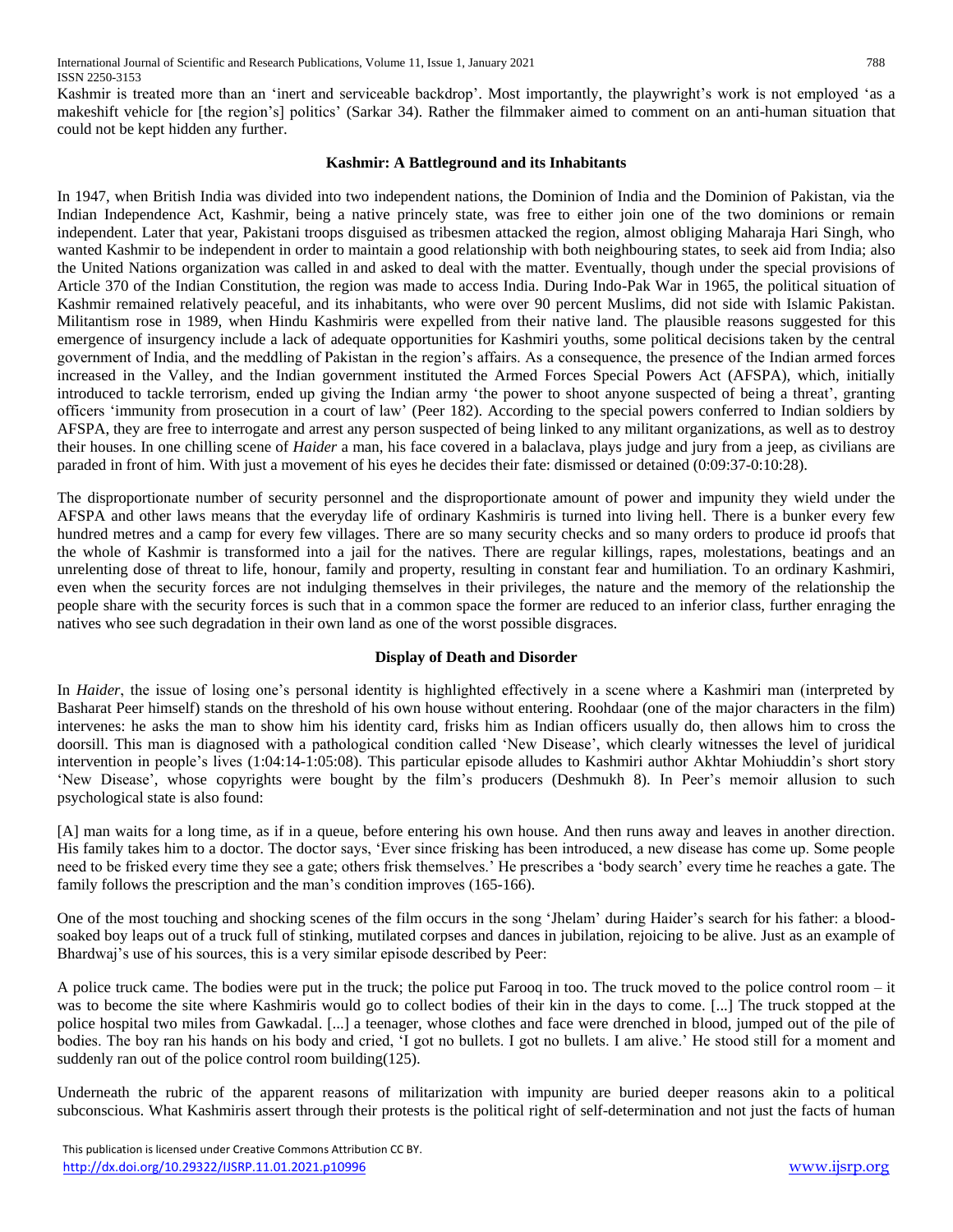International Journal of Scientific and Research Publications, Volume 11, Issue 1, January 2021 789 ISSN 2250-3153

rights abuses. They do not merely want the removal of military and withdrawal of AFSPA and other such laws; they want complete removal of India from their land and the withdrawal of the Indian Constitution.

At the clock tower of Lal Chowk the allegedly gone-insane protagonist performs his political resistance and condemns both India and Pakistan, whose laws were distorted in such a way that they now seem to defend the oppressors rather than the oppressed (Modak and Roy 162). Such an episode represents a turning point in both film and character's mission, as Haider adds to personal revenge also the aim to oppose the larger corrupt system dictated by the Indian government and by those local politicians that are often in connivance with the Indian forces - as testified to by his uncle Khurram (Mookherjee 9). Freedom (azadi), which has already been presented in preceding scenes in the film as the street protesters' rallying cry, is what Kashmiris are asking for.

HAIDER: Hello... Hello... mic testing one, two, three hello... Can you hear me? Hello, hello, hello, hello... UN Council Resolution number 47 of 1948. Article 2 of the Geneva Convention and article 370 of the Indian constitution... raises but one question!

… Do we exist or do we not? If we do... then who we are? If not... then where are we? Do we exist at all? Or not?

…HAIDER: There is no law, there is no order. Made on order... Law and order... India! Pakistan! A game on the border. India clings to us. Pakistan leeches on... What of us? What do we want?

CROWD: Freedom!

…HAIDER: We will be free!

ALL TOGETHER: Freedom!

 $(1:26:40 - 1:28:57)$ 

The young man's sufferings are indicative of the whole region's painful reality, here embodied by the crowd. The right of selfdetermination is a universally acknowledged principle. It is based in the belief that people are the best judge of their own good and their future. This belief may not be an absolute standard, but the truth is that all criticisms of the principle are self-contradicting and self-defeating. The logic of this belief becomes clear when one acknowledges that it is difficult to find individuals or people who will deny self-determination to themselves. Kashmiri inhabitants demand this right to be reserved back to them. Instances are witnessed in the film.

[This dialogue is part of a flashback. The camera lingers on a street wall, where someone wrote 'Go India Go Back'.]

HAIDER'S GRANDFATHER: God alone knows when blood will stop raining on our land.

ZAHOOR: It's all up to India. As they say in India, "birth right." And we are only claiming our right... Freedom.

GRANDFATHER: Freedom... the lathi-holder won it even for India... not the gun-holder. The gun only knows how to avenge. Commander, if we cannot make ourselves free from this sense of revenge, we can never get true freedom. Remember, revenge only begets revenge. (0:52:38 – 0:53:40)

On another occasion, mothers and wives holding photographs of their beloved sons and husbands are filmed in silent vigil in front of the army barracks, waiting patiently (and in most cases in vain) for an answer about their men's destiny (Sen 2). In the movie, Arshia's newspaper article reads: 'Politics returns, but 8,000 still missing in Kashmir'. Peer writes:

Between 4000 and 8000 men have disappeared after being arrested by the military, paramilitary, and the police. Newspapers routinely refer to the missing men as 'disappeared persons,' and their waiting wives are the 'half-widows.' The government has refused to set up a commission of enquiry into the disappearances and claims that the missing citizens of Kashmir have joined militant groups and crossed for arms training in Pakistan. Many Kashmiris believe the 'disappeared' men were killed in custody and cremated in mass graves. Wives of many such men have given up hope and tried to move on. Others are obsessively fighting for justice, hoping their loved ones will return. The men and women in the park were the parents and wives of the missing men. Dirty wars seem to have a way of bringing mothers to city squares (135).

## **No Man's Land**

Kashmiris have become the citizens of a "no man's land": not only are they searching for their disappeared relatives, they are also looking for their own selves, for their identity, and for a permanent peace in their land. In this regard, Deshmukh defines Kashmir as a "burning paradise carrying the relics of broken relations where people forlorn in their motherland" and just live of their fragmented memories  $(1-2)$ .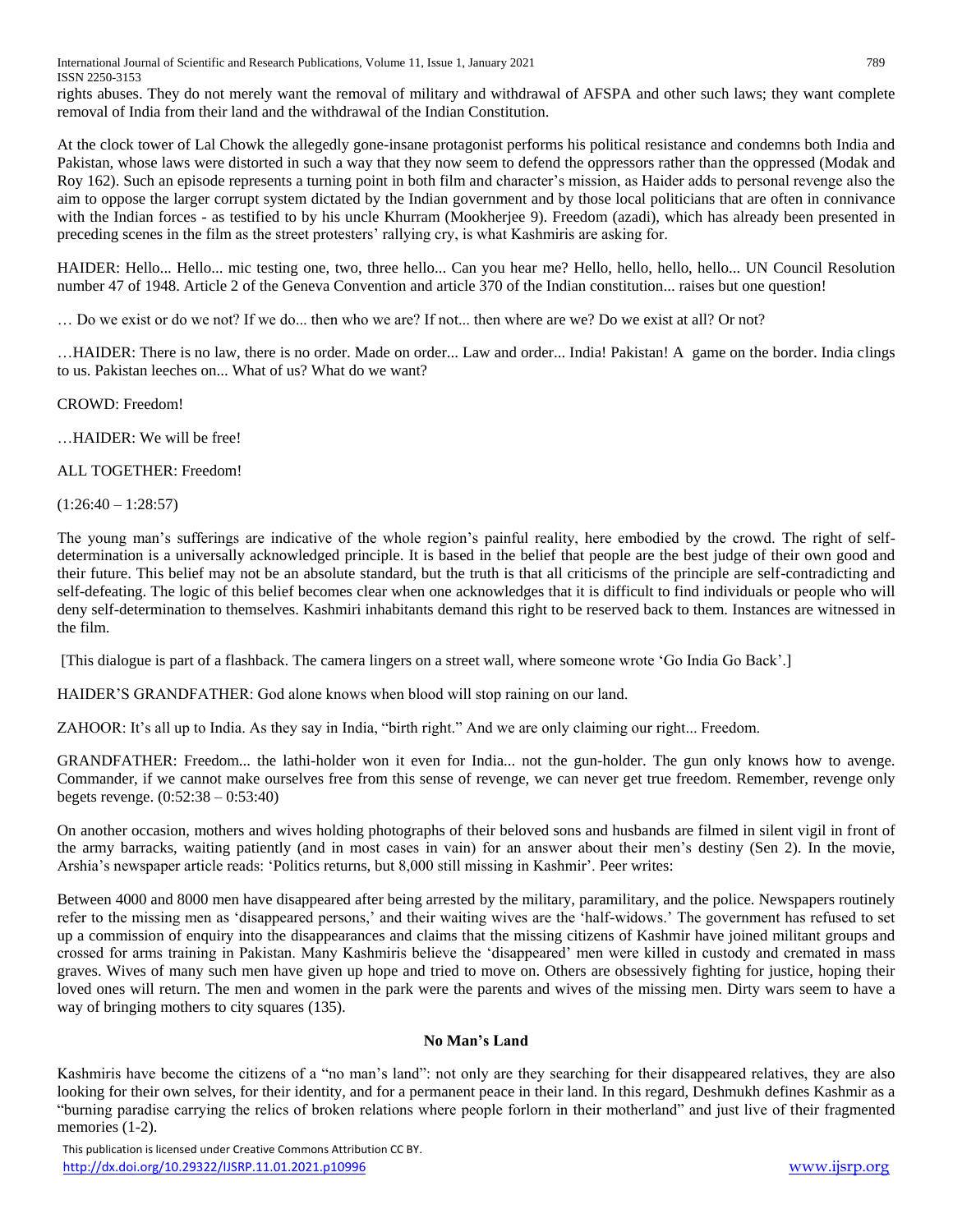International Journal of Scientific and Research Publications, Volume 11, Issue 1, January 2021 790 ISSN 2250-3153

Further appalling scenes show the methods of torture used by the Indian security forces when they interrogate suspected militants or people accused of harbouring militants. These human rights abuses often result in physical disfigurement and lead to impotence, thus diminishing the prisoners' humanity and especially their masculinity (Mookherjee 6). Rendered visually by Bhardwaj, these tortures are detailed in Peer's book:

'They beat us up with guns, staffs, hands. But that was nothing.' [...] 'They took you out to the lawn outside the building. You were asked to remove all your clothes, even your underwear. They tied you to a long wooden ladder and placed it near a ditch filled with kerosene oil and red chilli powder. They raised the ladder like a seesaw and pushed your head into the ditch. It could go on for an hour, half an hour depending on their mood.' 'It was the beginning. At times, they would not undress you but tie you to the ladder. You almost felt relieved until they tied your pants near the ankles and put mice inside.' [...] 'Or they burnt your arms and legs with cigarette butts and kerosene stoves used for welding. They burn your flesh till you speak.' [...] 'They tied copper wire around your arms and gave high voltage shocks. Every hair on your body stood up. But the worst was when they inserted the copper wire into my penis and gave electric shocks. They did it with most boys. It destroyed many lives. Many could not marry after that' (147-148).

Bhardwaj renders the torture scenes symbolically in the released version of the film through Roohdaar's account to Haider. One of the places where captured Kashmiris are tortured is called MAMA-2, a detention centre that corresponds to the infamous PAPA-2 interrogation centre on the banks of the Dal Lake in Srinagar. Roohdaar narrates in the flashback that MAMA-2 was the other name for hell. Men returned from there as mere shadows of themselves. In this scene police officers are found interrogating prisoners tied up or hung and at the end a teenager utters in fear

Sir, I swear I'm a student. I swear, sir... I'm not a militant. I'm not a militant.

[In the flashback, screams are heard and tortures are shown more or less directly.] (1:13:20)

In general, it can be said that Haider does not align itself with one side or the other, as Haider's father Doctor Meer's initial hesitation in choosing one precise camp exemplifies (Mookherjee 3). Only after his arrest, the father, from being a politically neutral professional, becomes a stubborn, rebellious, and embittered prisoner.

### **Conclusion**

'All of Kashmir is a prison', Haider says, and Bhardwaj and Peer show the toll on the inmates. Haider's madness (true or false as it may be) is not judged as a reaction to a hindered love like in Hamlet, but as the culmination of a political bind, of the trauma Haider has experienced and which is common to many Kashmiri youngsters. This trauma is heightened by the discovering of the dynamics of his father's death and by the personal uncovering of his unmarked grave (Sen 4). Hence, the protagonist's insanity may be seen as standing for the paralyzing dilemma about whether Kashmir should be a free state or rather a part of India. In terms of physical appearance, the protagonist's descent into madness is determined by his gradual transformation into a militant, which involves altering his physical features and dismissing his Westernised clothes. At the very end of the film,

Dressed in dark monochromatic clothing, with a pronounced limp, after the loss of every remaining marker of his identity - his lover and his mother - Haider is transformed into the photo negative of washed out, pale and ghostly Roohdaar (Mookherjee 8).

#### **Works cited**

- 1. Chakravarti, P. (2016) Haider dir. By Vishal Bhardwaj (review). *Shakespeare Bulletin* 34(1):129-132. Retrieved on 21 April 2020 from https://www.researchgate.net/publication/299459476\_Haider\_dir\_by\_Vishal\_Bhardwai.
- 2. Deshmukh, Dr. A. S. (2016) Burning Paradise: A Comparative Study of Agha Shahid Ali's Poetry and Vishal Bhardwaj's Haider. *International Journal of Multifaceted and Multilingual Studies*, 3(7): 1-9. Retrieved on 12 August 2020 fro[m https://www.scribd.com/document/396846450/Burning-Paradise-A-](https://www.scribd.com/document/396846450/Burning-Paradise-A-Comparative-Study-of-pdf)[Comparative-Study-of-pdf.](https://www.scribd.com/document/396846450/Burning-Paradise-A-Comparative-Study-of-pdf)
- 3. Dutta, S. (2013) Shakespeare-wallah: Cultural Negotiation of Adaptation and Appropriation. *The South Asianist*, 2(3): 33-47. Retrieved on 29 May 2020 from http://www.southasianist.ed.ac.uk/article/view/292.
- 4. Gohar, A, et al. "Hamlet-Haider: From Rotten Denmark to Rotten Kashmir". *International Journal of Multifaceted and Multilingual Studies*, vol. 3, no. 7, July 2015, pp. 116-123[, https://www.researchgate.net/publication/301231618\\_Hamlet-Haider\\_From\\_Rotten\\_Denmark\\_to\\_Rotten\\_Kashmir. Accessed 5](https://www.researchgate.net/publication/301231618_Hamlet-Haider_From_Rotten_Denmark_to_Rotten_Kashmir.%20Accessed%205%20March%202020)  [March 2020.](https://www.researchgate.net/publication/301231618_Hamlet-Haider_From_Rotten_Denmark_to_Rotten_Kashmir.%20Accessed%205%20March%202020) Accessed 21 April 2020.
- 5. Bhardwaj, V. (Director). (2014). *Haider*. VB Pictures. Retrieved on 15 January 2019 from [https://data.mymp3app.com/480-movie/haider-\(2014\)-hindi-full](https://data.mymp3app.com/480-movie/haider-(2014)-hindi-full-movie-(mymp3app.com)-(480p).mp4)[movie-\(mymp3app.com\)-\(480p\).mp4.](https://data.mymp3app.com/480-movie/haider-(2014)-hindi-full-movie-(mymp3app.com)-(480p).mp4)

 This publication is licensed under Creative Commons Attribution CC BY. <http://dx.doi.org/10.29322/IJSRP.11.01.2021.p10996> [www.ijsrp.org](http://ijsrp.org/)